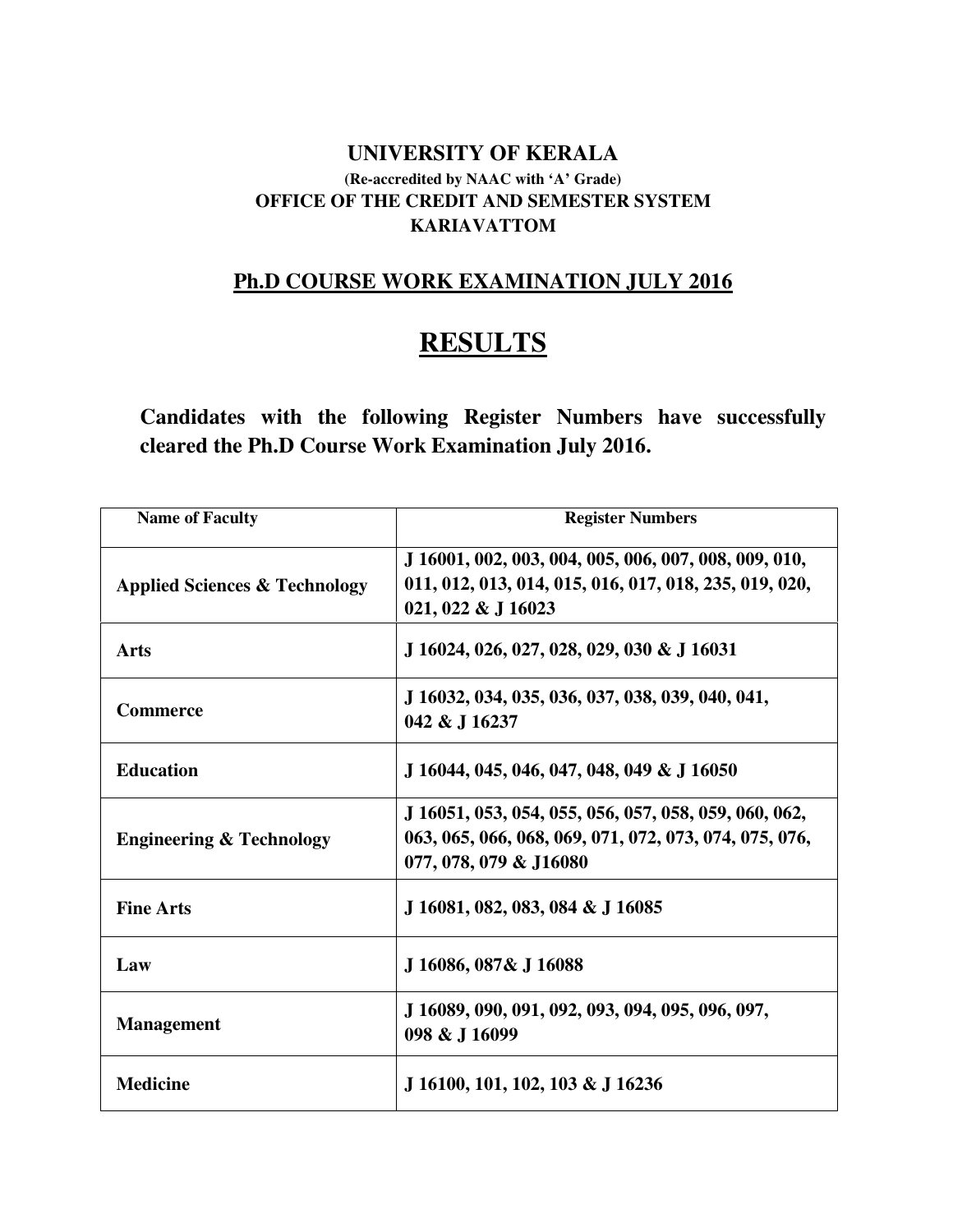| <b>Oriental Studies</b>   | J 16104, 105, 106, 107, 108, 109, 110, 111, 112, 113,<br>114, 115, 116, 117, 119, 120, 121, 122, 123, 124, 125,<br>126, 127, 128, 129, 130, 131, 132, 133, 134, 135, 136,<br>137, 138, 139, 140, 141, 142, 144, 145, 146, 147, 148,<br>149, 150, 238, 239, 152, 153, 154, 155, 156, 157, 158,<br>159, 160, 161, 162, 163, 164, 165 & J 16166 |
|---------------------------|----------------------------------------------------------------------------------------------------------------------------------------------------------------------------------------------------------------------------------------------------------------------------------------------------------------------------------------------|
| <b>Science</b>            | J 16167, 168, 169, 170, 171, 172, 173, 174, 175, 176,<br>177, 241, 178, 179, 180, 181, 182, 183, 184, 185, 186,<br>187, 188, 189, 190, 191, 192, 193, 194, 195, 196, 197,<br>198, 199, 200, 201, 202, 203, 204, 205, 206, 207, 208,<br>209, 210, 211, 213, 214, 215, 216, 217 & J 16218                                                      |
| <b>Social Science</b>     | J 16219, 220, 240, 242, 222, 223, 224, 225, 226, 227,<br>228, 229, 230 & J16231                                                                                                                                                                                                                                                              |
| <b>Physical Education</b> | J 16232, J 16233 & J 16234                                                                                                                                                                                                                                                                                                                   |

# **Supplementary Appearance**

#### **Candidates Passed**

**Reg. Nos:- D 15082, D 15094, D 15099, D 15092, D 15210, D 15212, D 15114, D 15120, D 15126, D 15171, D 15173, D 15168, D 15136, J 15351, D 15247, D 15251, D 15256, D 15257, D 15259, J 15276, D 15008, D 15018, D 15019, D 15022, D 15025, D 15027, D 15028, J 15111, J 15124, D 15037, D 15040, D 15048, J 15170, J 15179, J 15055 & D 15295** 

**Results withheld – J 16212 & 16221**

**Controller of Examinations**